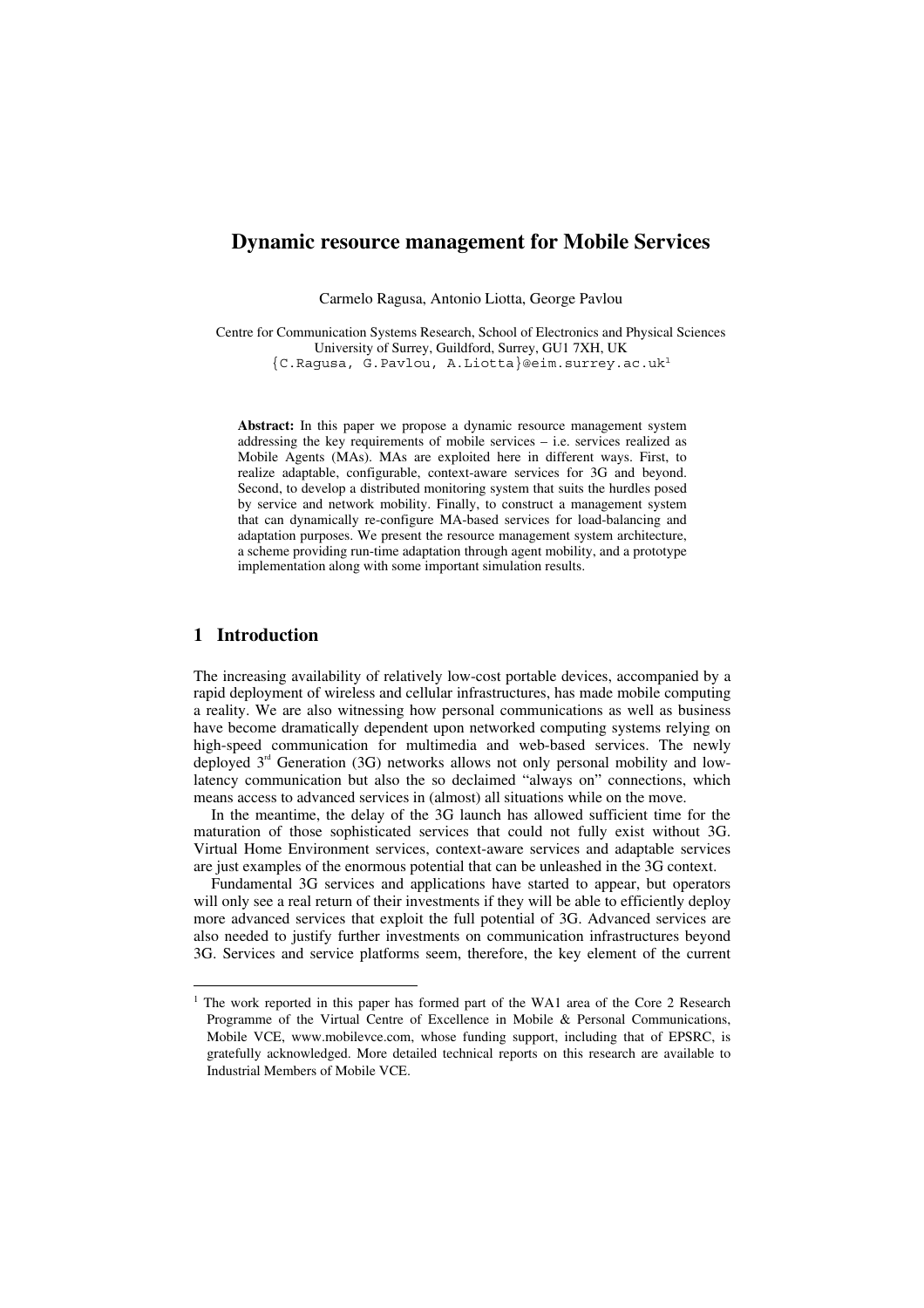telecommunication scenario and it is for this reason that so much attention is currently being dedicated to their effective realization.

Many problems still exist when it comes to deploying mobile services, that is services realized through software components or objects that are mobile and distributed. Mobile Agent (MA) technologies are good candidates for the development of such services. In the context of 3G, mobility assumes also a second dimension, that of node or terminal mobility. Software mobility can then be exploited in two different ways. The first one follows the conventional use of MA systems, which uses software mobility for applications such as user profiling, delegation of responsibility and so forth. A second important application consists of exploiting software mobility to overcome the issues arising from network and terminal mobility. The latter represents an attempt to deploy services in a way which guarantees an efficient use of the networked resources, despite of the dynamic changes in their status caused by node mobility.

Mobile services also have to overcome the hurdles arising from the peculiarity of mobile networks. They have to be resilient to Quality of Service (QoS) variations and temporary loss of connectivity. They also have to be designed in a way which accounts for the relatively higher cost of wireless links with respect to wired ones. Finally, they have to deal with the limited power and capability of mobile terminals. This implies that it should be possible to deploy resource-intensive services to users that are connected through thin clients.

The abovementioned requirements call for effective resource management solutions. We have been looking at the issues related to 'dynamic resource management for 3G services and beyond' within the Virtual Centre of Excellence in Mobile and Personal Communications (M-VCE) project [13]. In this paper we describe our approach and illustrate our initial findings and lessons learned. We have developed a middleware-based system, a logical service layer sitting on top of the network and providing an environment for the execution and management of MAbased mobile services.

While the M-VCE project has an ample scope ranging from low-level communication aspects to the development of 3G services, this paper is focused on those aspects related to managing MA-based services, mainly exploiting code mobility for dynamic resource balancing purposes.

In the rest of this paper we first give an overview our service execution environment, the Common Agent Location and Execution Environment (CALExE) that is further described in [3] [18]. We also outline the services and scenarios developed by the M-VCE project, as described in [14]. These are used here as reference cases for the dynamic resource management system (Section 3). Our results are presented in Section 4, followed by a survey of related work (Section 5).

## **2 CALExE & Mobile Services**

The CALExE architecture and system ([3] [18]) is being developed as part of the Software Based Systems work area of the M-VCE project, a consortium comprising 7 UK universities and 28 companies representing the major international telco operators and service providers [13]. Software agents have been chosen as the key underlying technology for the development of services aimed at surviving the transition between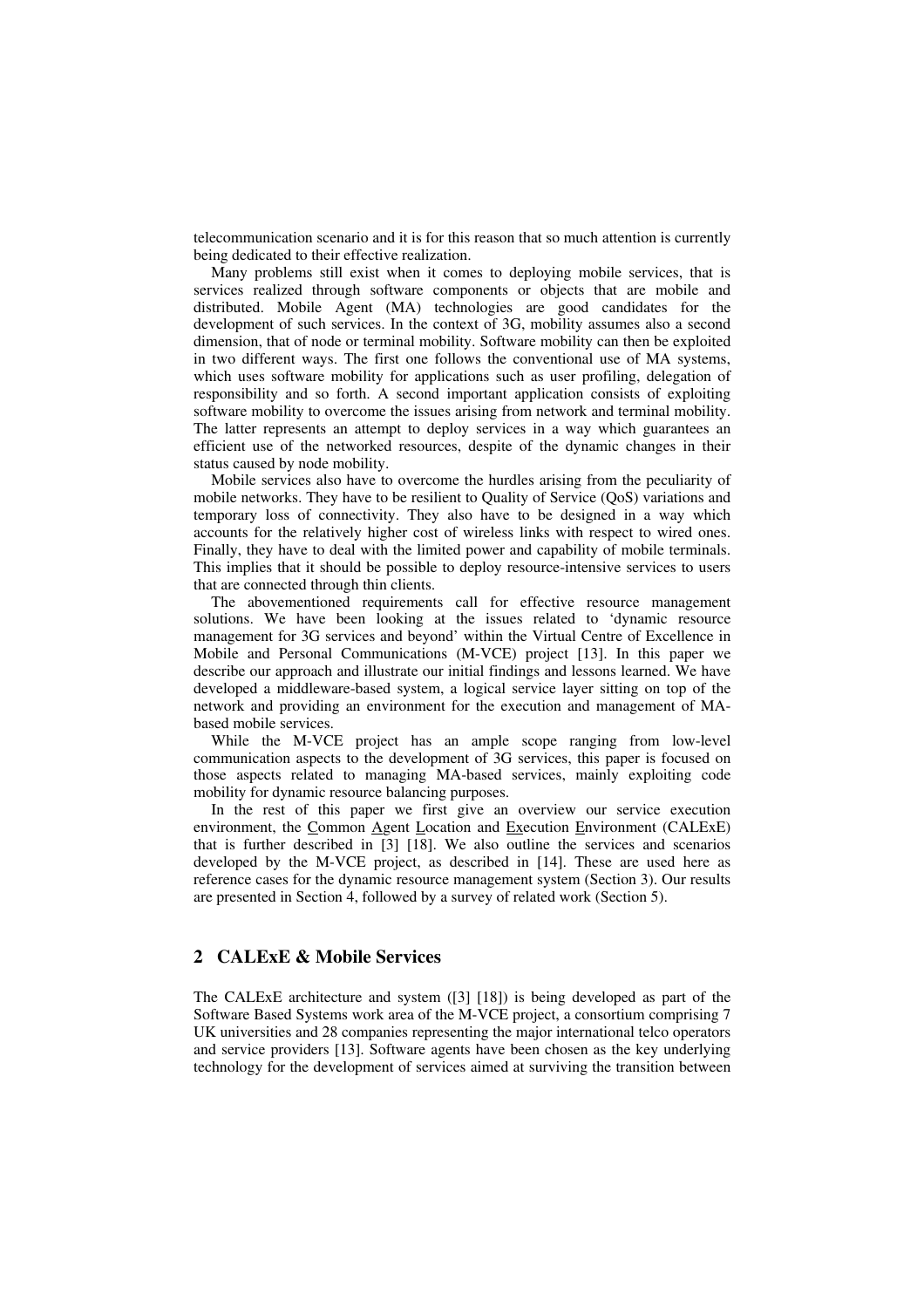3G and 4G (the generation of networks that will follow 3G). Hence, great effort has been dedicated to the development of a suitable, that is efficient and secure, middleware layer for a controlled, managed execution of MAs.



**Fig. 1.** CALExE system architecture.

The CALExE system architecture is depicted in Fig. 1. CALExE is a common platform where agents can be located and where they can interact to extend the variety of services available to mobile users. It provides computational resources as well as an environment for agents to execute and interact. CALExE offers management functionality for a controlled execution of agents in terms of performance and security. It is characterized by a modular architecture comprising three areas, each one related to particular aspects of the distributed system to be managed and providing important management functions for the various mobile distributed entities. These areas are:

- **Agent Access Area** is mainly devoted to controlling the access to resources and services provided by the platform. This area is responsible for the management of the physical resources under the control of the management platform. It is also responsible for the authorization and determination of access rights for the execution of different distributed entities, including both static and mobile agents. This area also manages the controlled access to remote resources and execution environments allowing, for instance, optimizing the execution of particular services by controlling the location of their sub-components or MAs. The resource manager enclosed in the dotted oval is described in further detail in the following sections.
- The **Agent Location and Control Area** is mainly concerned with the discovery, location, registration and control of the services provided and advertised by CALExE. This area is also responsible for monitoring the conditions in which the service is delivered – QoS monitoring is, for instance performed at this level. These functionalities are out of the scope of the paper (further details can be found in [3], [18])
- The **Agent Execution Area** provides a secure execution environment where agents can execute, negotiate, and act/react to particular events in the system. These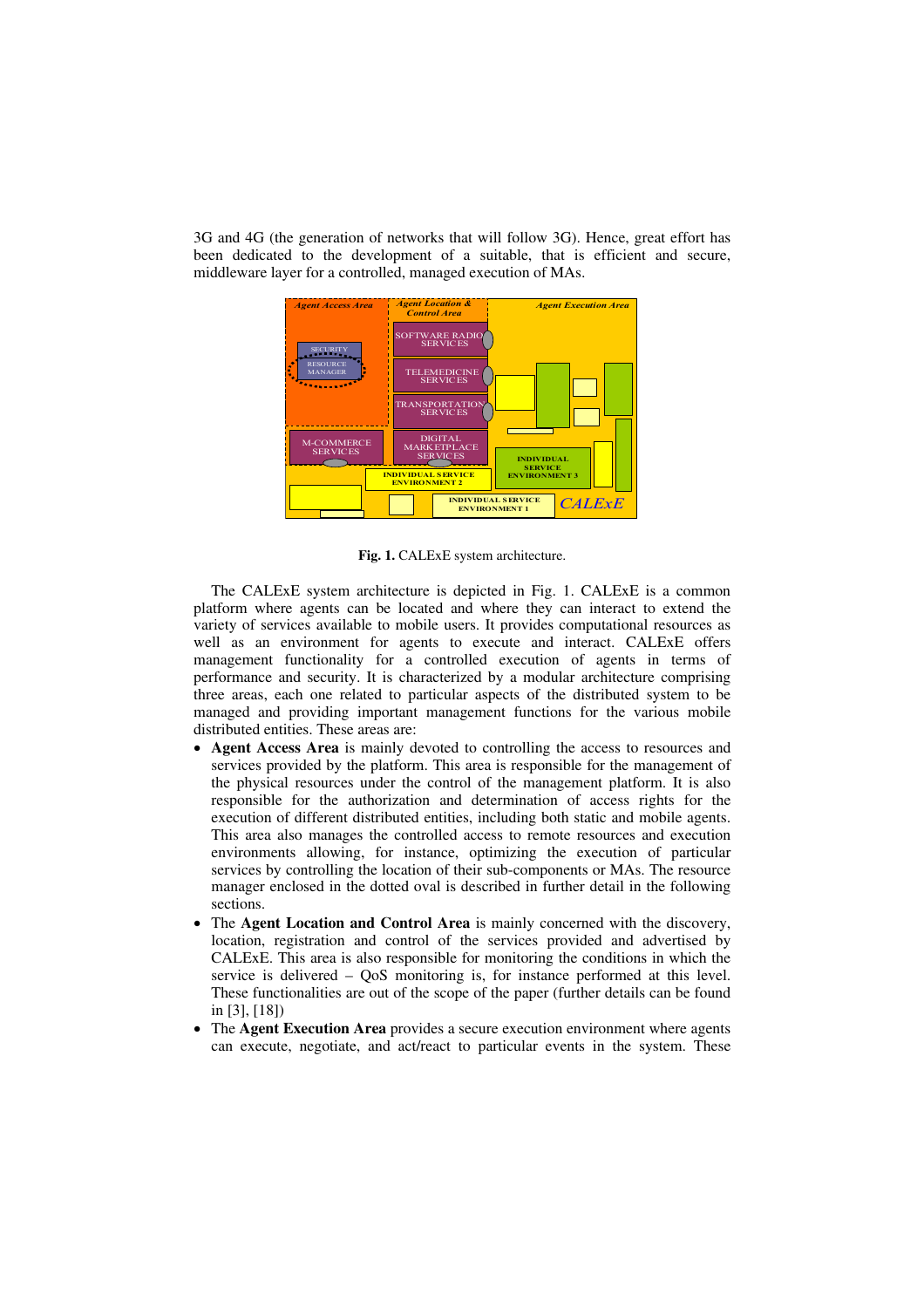functionalities are out of the scope of the paper (further details can be found in [19] [20])

The dynamic resource management system described in Section 4 below uses as a reference the services and case studies that have been specified and are currently being developed by M-VCE. These are detailed in [14] [21] and briefly summarized below:

- **Home service**  Services in the home provide the user with a comfortable and secure environment, with easy access to features and intuitive responses, to enhance the user's productivity and general quality of life. Many tasks in and around the home can be performed by a set of co-operating mobile intelligent agents, acting on behalf of the user. An example scenario that highlights the emerging aspects of future generations wireless networks in the context of an automated home is where mobile terminals, wearable computers, appliances and personal area network (PAN) devices communicate with each other in an intelligent and autonomous way. Issues such as interoperability, uniform service provision, dynamic resource allocation and security pervade the whole of a distributed system.
- **Transportation** The transportation scenario shows the chain of events during the travel of an executive. Travel consists of several stages where executive travels by different means of transport – car, plane, train and bus – continuously updating their travel details and ETA (estimated time of arrival) and using different services. Services can also be used autonomously by user representatives on behalf his/her behalf.
- **Mobile multimedia**  This scenario concerns the provision of multimedia, location-dependent or location-independent services. An example is and 'infotainment' services delivered to a user while on the move.
- **Telemedicine and Assistive Services**  Telemedicine provides an example of services, which have high importance but require ubiquitous availability. This scenario reflects the social role that mobile communications can play in achieving independent living for all. It has much in common with the first scenario but adds to it a human dimension.
- **Mobile commerce** Electronic commerce fixed or mobile between all combinations of business or people is hyped widely and loudly. Solutions exist for every scenario but it is not clear if they also solve known problems, or if they raise new issues yet to be addressed.

Fig. 2 shows an example of a scenario where a user requires a mobile service through a User Agent (UA). A mobile service can be composed of 'static' and 'mobile' components. While the static part of the service can be configured and renegotiated in terms of computational resources the mobile one can also be moved to exploit better resource availability. In the picture a number of CALExE subsystems, (or simply CALExEs) are distributed across the networked system while also being monitored by the monitoring agents. CALExEs can either be positioned in routers or, more realistically, in their vicinity in order to exploit the knowledge that routers have of the network. Each monitoring agent will monitor one or more CALExEs within its area of competence, holding information on their position and resource availability. Monitoring agents also know the location of the other peer-entities, forming an overlay logical monitoring network. Fig. 2 shows an example where the UA, after reaching the nearest CALExE, interacts with the static agent. From there, the MA can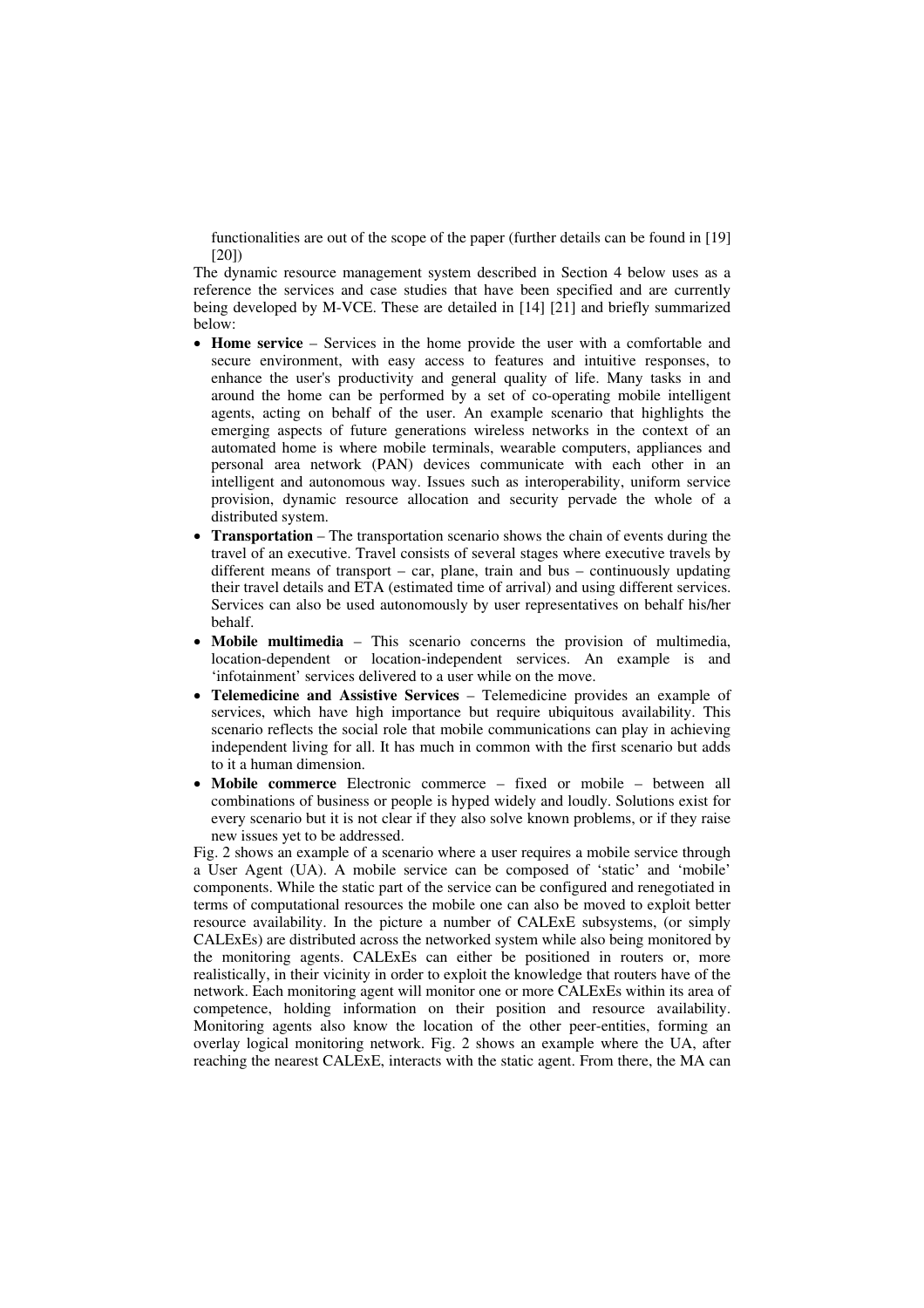subsequently decide to autonomously migrate or, alternatively, it can be forced to migrate by the resource manager, as illustrated in Section 3.



**Fig. 2.** Mobile Service example.

It may be important mentioning that the above scenarios are not meant to cover all possible situations; they have been specified with the aim of illustrating example applications and use them to extract requirements for the design of the CALExE middleware system. Each scenario has been used to identify specific issues, constraints and requirements on CALExE and, in particular, on the resource management system described below.

# **3 Dynamic Resource Management System**

#### **3.1 System Requirements and Functionality**

The CALExE system consists of a number of distributed CALExE sub-systems that replicate some or all of the functionality of Fig. 1. For instance, the execution environment and the functionality exposing local resources to the resource manager should be present at every node running agents/services. The resource manager will use relevant information about the availability of distributed resources to trigger a variety of load-balancing actions. A typical action is, for instance, the reconfiguration of a service through the dynamic re-location of one or more MAs, in response to a scarcity of resource in current MA locations. Another example is the location of MA service components in a CALExE sub-system that acts as a proxy to a thin mobile terminal that could not otherwise execute a resource-intensive MA.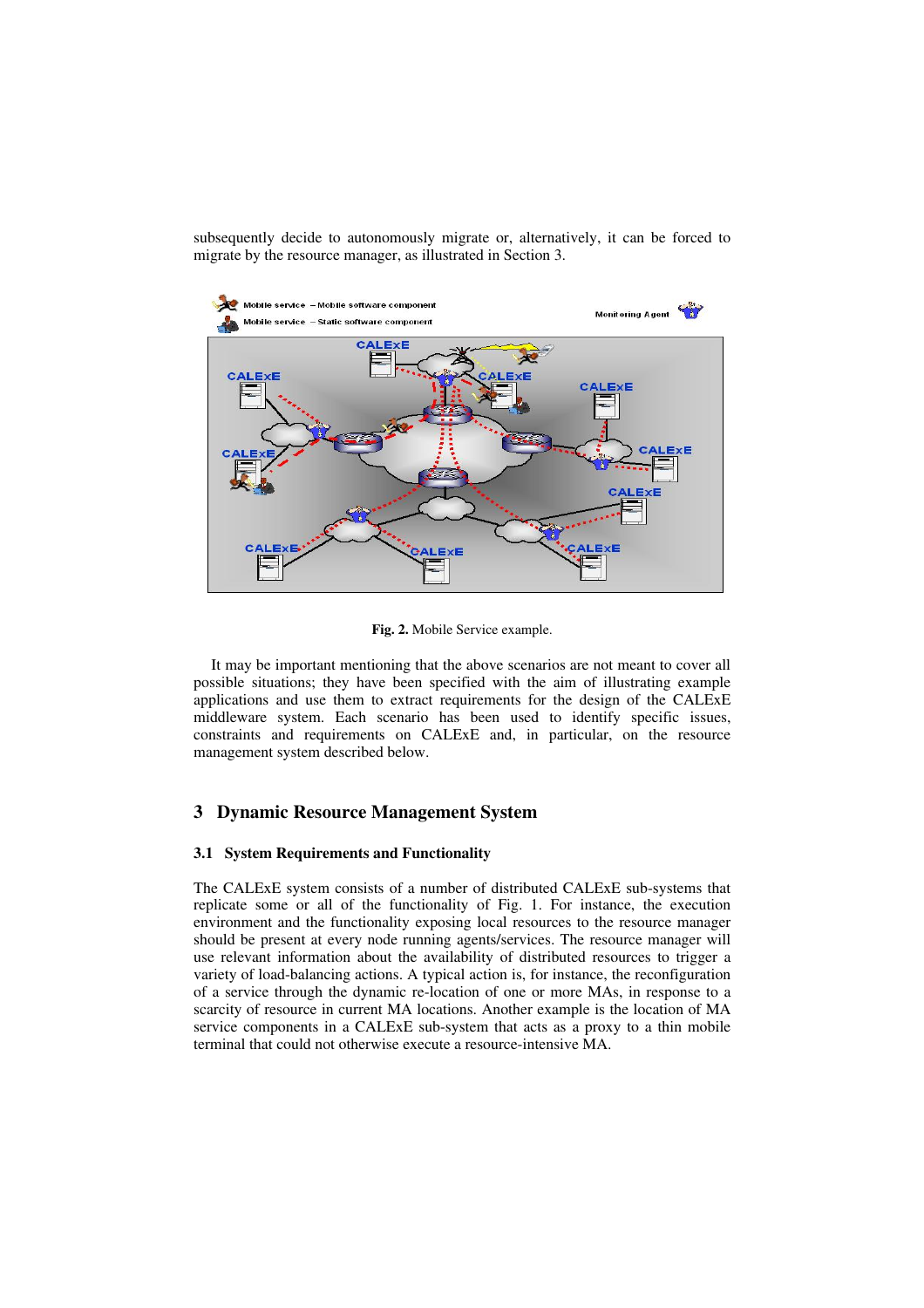The resource manager plays therefore the key task of configuring the mobile services, matching the service resource requirements with the run-time resource availability. It also provides critical run-time resource availability information to those MAs that enjoy a certain level of autonomy and can, hence, self-relocate for load-balancing purposes. Therefore, the manager will not only manage the access and allocation of computational resources within each individual execution environment, but also determine, in real-time, the particular location where each service (or MA component) should be executed. In this case, the management ability is decoupled between the agents, that carry their service tasks, and the Dynamic Resource Management system that triggers agent migration for load balancing purposes.



**Fig. 3.** System Input/Output model.

**Fig. 4.** Management System.

CALExE supports context-aware, adaptable services and has, thus, been designed to consider contextual information as a way to trigger service adaptation, again, through agent mobility. The input parameters to the resource manager are summarised below (Fig. 3):

- **User profile & SLA**: The user preferences and quality expectations are mapped onto an SLA (Service Level Agreement) agreed among user, service provider and network operator (NO).
- User Location: if the service is offered by a different entity that the NO, the NO should provide user location information which is fundamental to most contextaware, location-driven services. The recent developments in the process of standardizing open network interfaces (e.g. OSA/Parlay, web services) suggest that this requirement is feasible [22].
- **Terminal profile**: the knowledge of terminal capability is fundamental to most adaptable services in order to establish the best way of delivering the service. Memory or other terminal resource constraints are used as an input by our resource manager in order to best configure the service. Terminal capability information can be dynamically obtained using, for instance, the CC/PP protocol [23].
- **Service profile**: this input provides a broad model of the service requirements in terms of resource consumption (e.g. computation, storage, memory, QoS, etc). This information is associated to services on the basis of an accurate statistical analysis.
- **CALExE Information:** each CALExE subsystem includes an execution environment and an associated state/availability of the resources. Information collected from each CALExE sub-systems: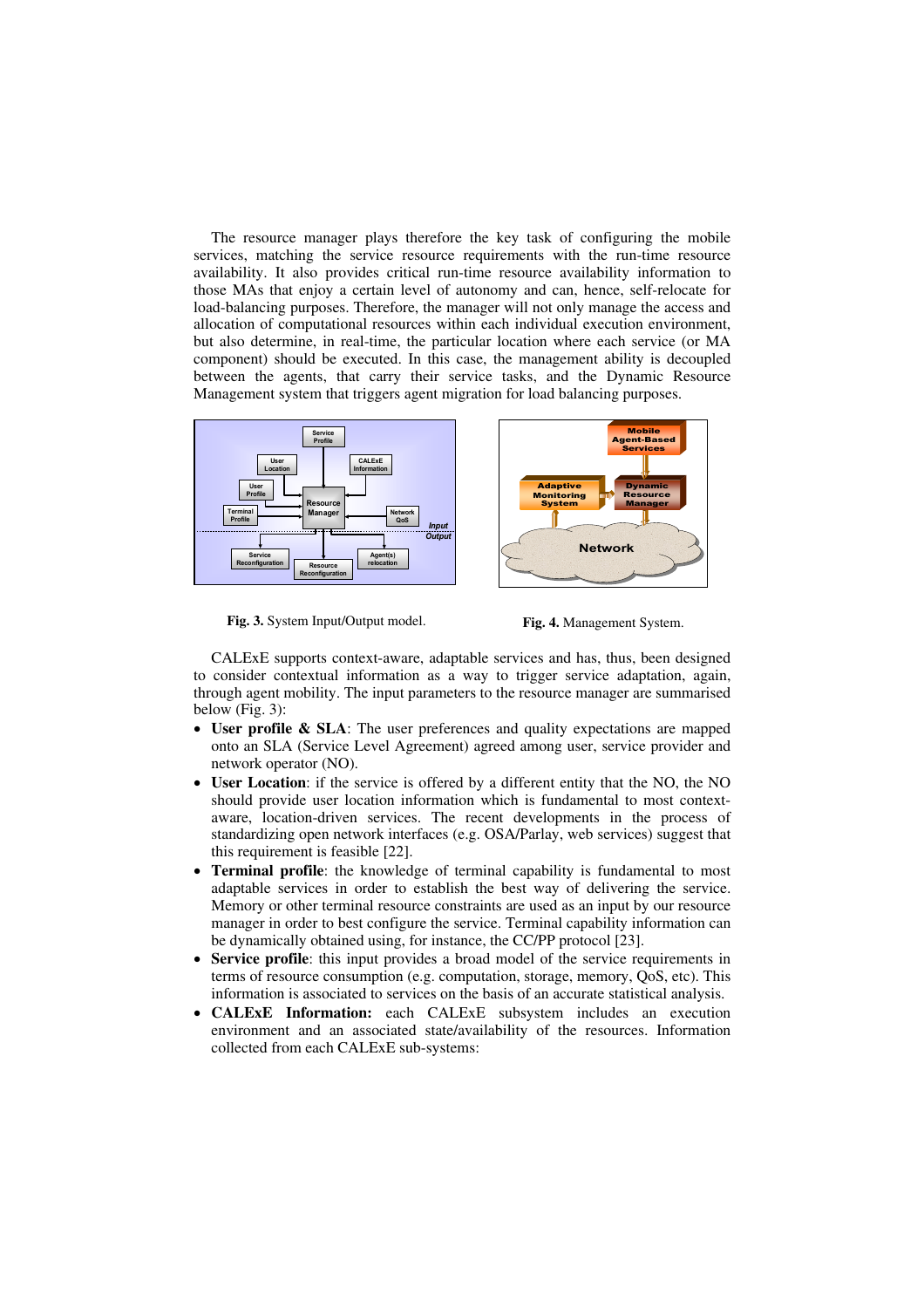- **CALExE Location**: the management system uses the location of execution points when deciding on how to locate/re-locate MAs for load balancing purposes. Latency minimization is achieved by choosing appropriate nodes for MAs.
- **CALExE Workload**: the workload of each execution environment has to be supplied to the management system in order to extract the computational resources available and trigger due actions.
- **Local routing table**: routing tables are used to indirectly get the status of the network and estimate distances/latencies among CALExE subsystems.
- **Network QoS**: this relies on network layer mechanisms such as DiffServ or MPLS aimed at supporting the required QoS.

The effects of the manager can manifest themselves in different forms, depending on the value of the above set of input parameters (Fig. 3). One possibility is to reconfigure the service, for instance, by renegotiating its QoS requirements in face of QoS degradation. QoS can be pursued through management policies aimed at preserving the overall system and network resources, while meeting the range of QoS levels acceptable to the user.

For this reason, in CALExE services/MAs are allocated a specified amount of resources, in terms of computation, memory, storage and network resources. Another possibility is to react to limited QoS by requesting an increased level of resource allocation to the CALExE system.

An alternative to service and resource reconfiguration is given by run-time MA relocation, that is triggering the migration of one or more MA service components. This operation is aimed at load-balancing the resources used across the CALExE subsystems.

Our approach to dynamic resource allocation and agent location is described in the following two sections. The overall system functionality, as depicted in Fig. 4, consists of two main blocks, the monitoring system and the resource manager. Our services rely upon the latter that, in turn, relies on an efficient monitoring system capable of coping with the dynamics and scale of the CALExE environment and its MA services.

### **3.2 Adaptive Monitoring System**

The requirements that the CALExE middleware poses on the monitoring system are quite stringent. First, the resource management system relies on timely information including the state of the resources available through CALExE. Service configuration and MA location are in fact closely related to the availability of network, storage, memory and processing resources across CALExE subsystems. Each of those resources dynamically varies over the time, depending on the service load, user location, user QoS demand and so forth.

Our monitoring system keeps track of all the above parameters, feeding their values to the management system both periodically and following and event-based approach. Scalability and dynamics are therefore the challenges faced by the monitoring system.

After considering various approaches, we finally decided to develop our own monitoring system that could address those challenges. Because we could rely upon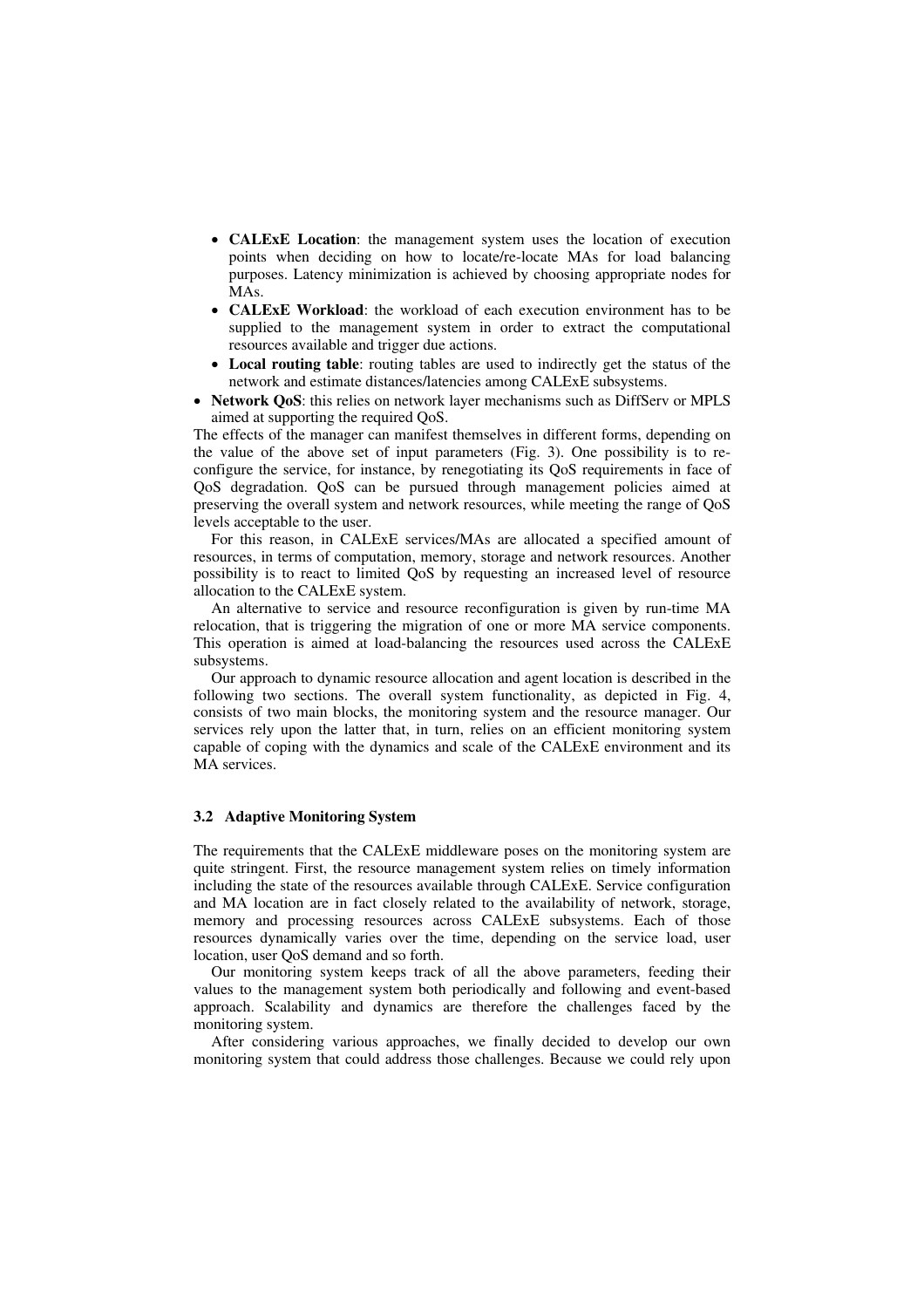an MA execution environment (i.e. the one used for MA services) we were able to design a fully MA-based monitoring system that would combine the advantages of distribution, activeness, adaptability, and reactivity. We have already reported our MA-based monitoring system in [2], assessing its scalability and adaptability to changes in the network state (e.g. faults, congestion, etc). Therefore we shall only give here a brief overview of the system (the interested reader can find more details in [2]).

In our system, monitoring of fixed or mobile resources (including nodes, MA service components, CALExE subsystems etc) is carried out by MAs. The monitoring process consists of two phases. Initially we need to deploy the monitoring MAs, depending on the status of the network and on the location of the target objects to be monitored. This is equivalent to partitioning the monitored system into sub-partitions that are, in turn, monitored by individual MAs. Our approach to the calculation of the number of agent and their location is to exploit information that is readily available in the system. Our monitoring system relies on the routing tables stored in the network, which are maintained up-to-date by the network routing protocols

Subsequently, upon agent deployment the agent system needs to be able to selfregulate in order to adapt to changing conditions. This is achieved by triggering agent migration in a controlled fashion to avoid instability due to continuous agent migration. Again, agents compute their location on the basis of routing information that, in turn, reflects the network state.

### **3.3 The Resource Manager and run time service adaptation**

The resource manager is a core component of the CALExE middleware and is present in each CALExE subsystem. It performs the important tasks of *admission control*, *resource allocation*, and *resource discovery*. In order to describe its operation, let us suppose that we want to deploy a mobile service, composed of a combination of static and mobile agents. Fig. 5, illustrates the various steps starting from the submission of a job request (i.e., the intention to deploy a service) until service deployment. It depicts the logic executed at two different CALExE subsystems. The 'local' CALExE is the one that receives the job request in the first place. The 'remote' CALExE represents a generic candidate subsystem for the execution of some components of the mobile service under scrutiny.

The execution of service components within CALExE subsystems has to be endorsed by their respective resource managers. When a job request is received by a CALExE subsystem, this goes through an *admission control* procedure aimed at establishing whether sufficient resources are locally available. Admission control relies on information provided by the monitoring system and attempts a matching between the service profile (in terms of estimated resource requirements) and the local resource availability. It should be mentioned that service requirements might also specify that a maximum latency or a minimum throughput must be guaranteed between two different service components.

Those service components that pass the admission control procedure are instantiated and executed locally, following an appropriate *resource allocation*  procedure. Static agents will, then, be forever bound to the particular CALExE subsystem that has initially accepted them. Instead, MAs can still be re-located at run time, either as a result of an action triggered by the local manager (e.g. because of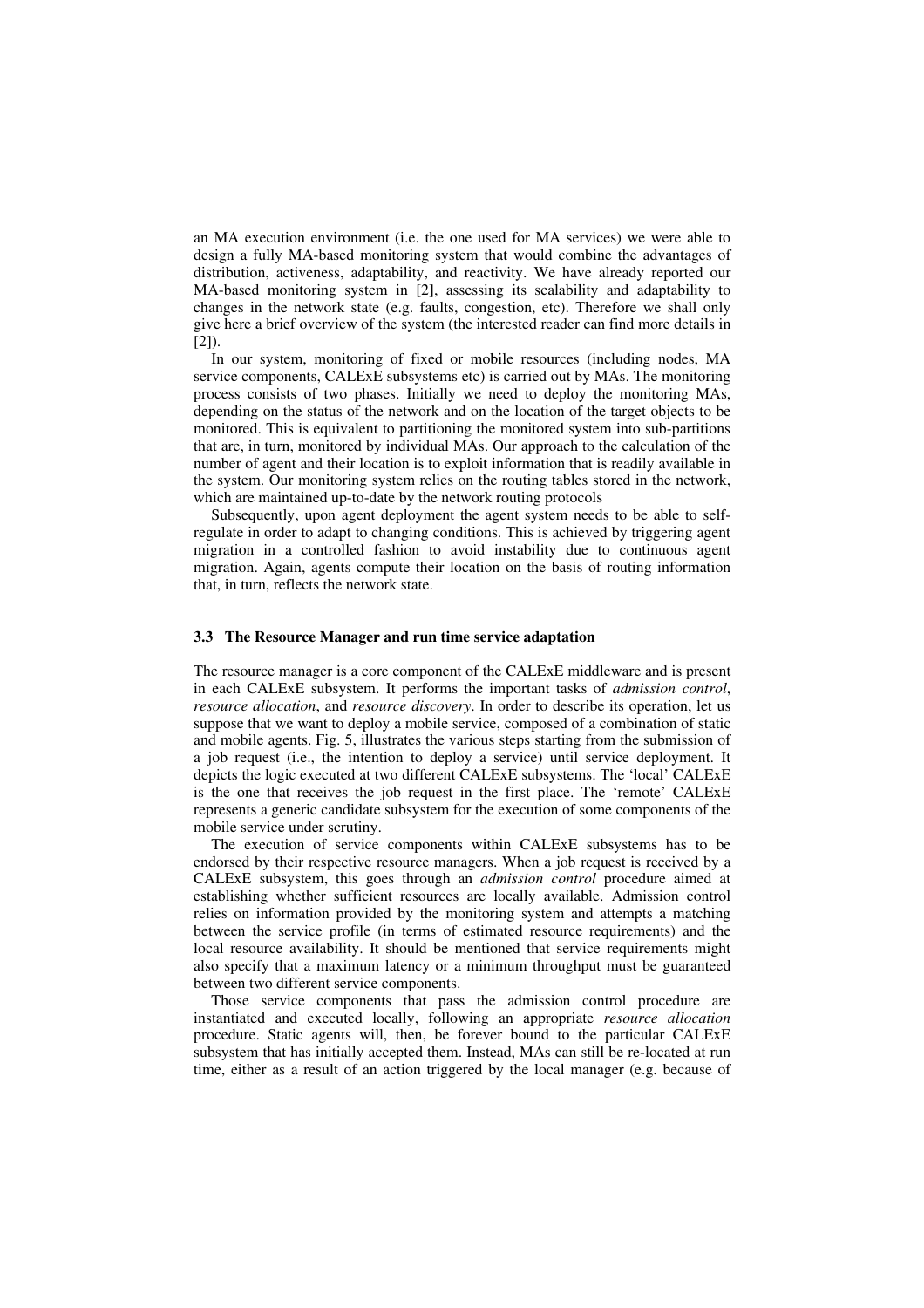

scarcity of local resources) or as a result of a decision autonomously taken by the MAs themselves.

**Fig. 5.** Resource management system.

Any job that is not admitted locally triggers a *resource discovery* procedure through which the local CALExE finds out about alternative subsystems that have the potential to admit those jobs. Again, the monitoring system realized through local and remote monitoring agents  $(MA_1, MA_2, MA_j)$  assists and provides information during this phase.

The discovery procedure will generally result in one or more candidate CALExE subsystems for each of the candidate jobs (i.e. MAs in search of a CALExE). The local manager can then employ different strategies aimed at selecting the best match between jobs and CALExE subsystems. We have considered three of them:

- 1. **Fastest first**: in this case each job is matched with the CALExE subsystem that responds first. The fastest reply may be received by the entity that is logically closer to the requestor. This may therefore be useful when trying to minimize latency between local and remote CALExEs.
- 2. **Largest availability**: in this case jobs are matched with CALExEs holding the largest availability of resources. This may assure an even utilization of resources across the system.
- 3. **Compromise distance-availability**: this solution tries to compromise between the above approaches, seeking a good load balance as well as latency minimization.

In such a way the local manager eventually delegates each of the pending jobs to the appropriate remote CALExE subsystems that will, again, put the job through the same admission/allocation/discovery procedure (right hand side of Fig. 5). MA delegation will continue until a suitable, unloaded CALExE subsystem is found. In our simulations this process tends to terminate after one or at most 2 iterations, depending on the level of load of the overall system. Clearly a heavily loaded system will require a longer MA allocation procedure.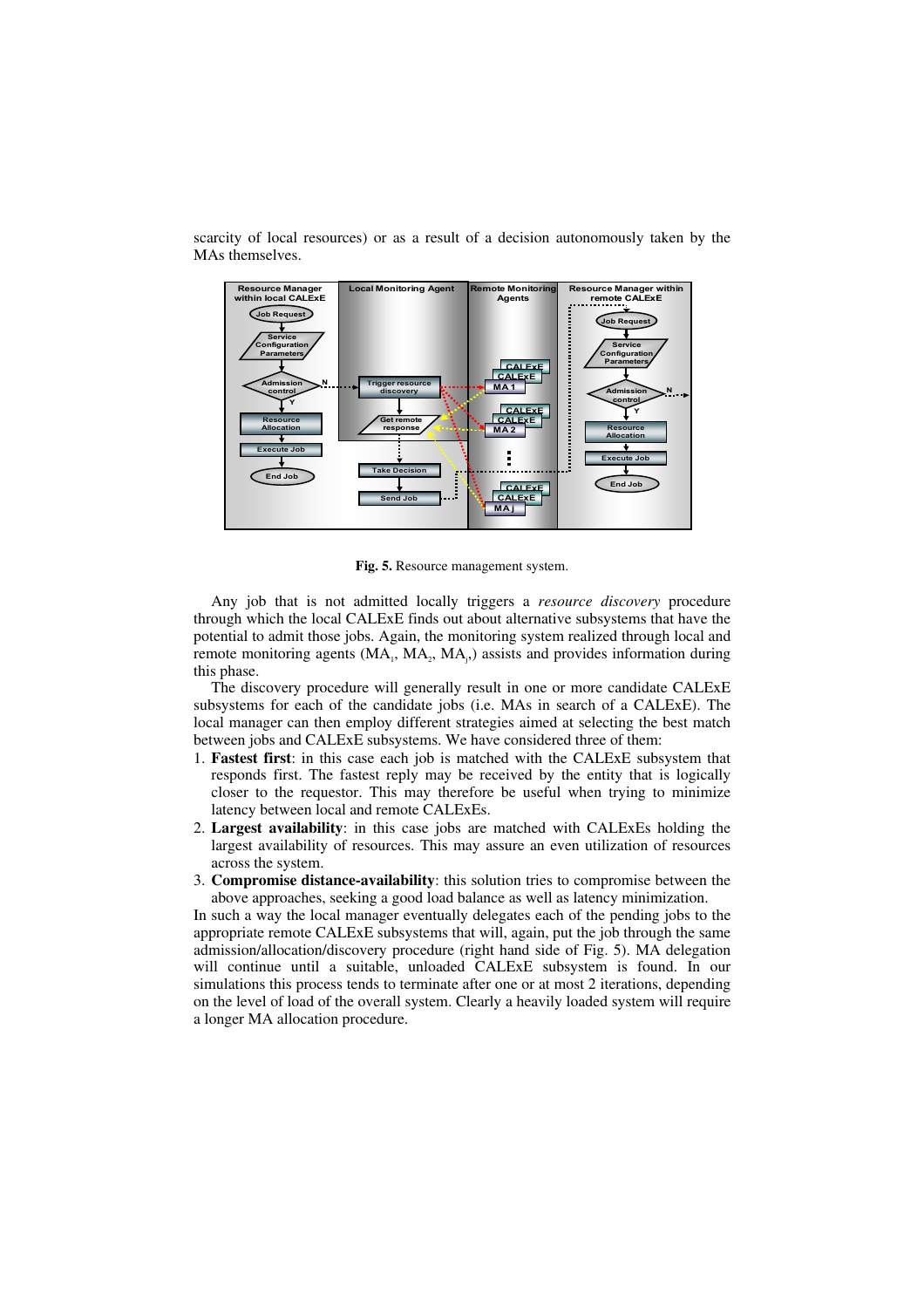## **4 System Evaluation**

#### **4.1 Methodology**

The evaluation of the above resource management system has been carried out through simulation, developing three essential ingredients: a model of mobile services; an implementation of the algorithm of Fig. 5; and a design of realistic network conditions.

Our service model reflects the creation of composite services with static and mobile components/agents, the interactions among agents, and the resource utilization by the agents in terms of network links, CPU cycles, memory, and disk. Our service model reflects the requirements and constraints of the five services that are currently being developed within the M-VCE project and are documented in [14]. In this way we shall eventually be able to assess our resource management system for those services.

In order to carry out simulations under realistic network conditions, the algorithm has been implemented over the JavaSim network simulation which provides the underlying support for wired and wireless networking [15]. IP and TCP have been adopted as the basis for simulating routing and transport protocols, respectively. We have also enhanced the simulator with MA capability needed for the realization of the monitoring system and for the deployment of MA services. Functionalities include agent creation, cloning, migration, termination and so on.

The GT-ITM topology generator [16] was used to create realistic, Internet-like, transit-stub topologies. The simulations have been executed for topologies of 25, 40, 75, 100, 150, 200 and 300 nodes. To ensure statistical significance, simulations have been repeated 20 times for each of the above network sizes. That is, we have randomized the simulation process, generating families of 20 topologies at a time, characterized by comparable topological features (e.g. average node degree, number of nodes, etc). In this way we could assess the sensitivity of our metrics to network size, using the number of node as network size parameter and isolating other effects.

An important parameter of the system is its ability to adapt to variations in the system load. The management system achieves that by dynamically monitoring system resources and triggering service reconfiguration or MA migration. The metric used to assess the system performance was the total hop distance, computed as the sum of all the hops or 'link legs' involved in the service communication among all the service components. For instance, if the service is realized through two intercommunicating MAs, the total hop distance would be the number of links that interconnect those MAs. As the system/network evolves, the distance between those agents may increase, e.g. as a result of link failure, congestion and re-routing. It is the management system responsibility to trigger appropriate re-location, leading to reducing overall distances and, consequently, reducing overheads.

#### **4.2 Results**

Fig. 6 illustrates the behavior of a typical mobile service for an increasing number of congested links. We have measured the overall total hop distance (i.e. involving all service components) in two different cases: a) service realized with static agents only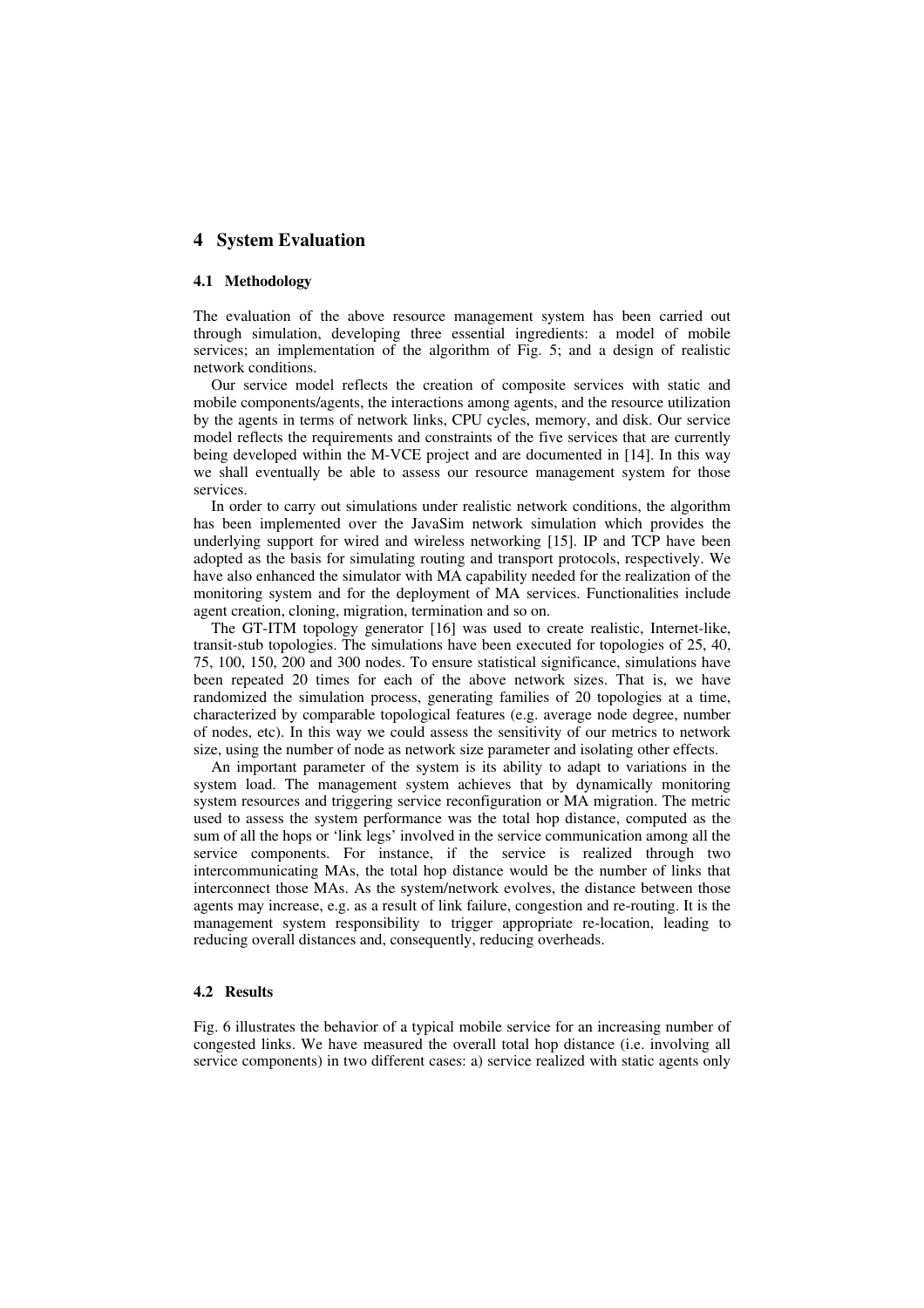(no run time adaptation through agent migration); and b) MA based services (dynamic MA relocation triggered by the management system).

As expected, system congestion results in an increase in total hop distance which, in turn, means an increase in traffic and response time. Our adaptation strategy, however, succeeded in significantly reducing the rate of performance degradation (as indicated by the difference in slope between the two best linear fit lines).



**Fig. 6.** Performance results of the resource management algorithm.

Fig. 6 depicts the results for a 40-node system and a family of Internet-like topologies. However, when we repeated the experiments for larger systems and for a variety of other scenarios the results were qualitatively equivalent.

The background load of the system and its overall congestion significantly affected the service initial deployment time only under extreme conditions, i.e. when the amount of resources available through CALExE could not meet the service resource demand. Instead, under average loading, MAs were mostly deployed in 1 or 2 iterations, depending on the relative number of CALExE subsystems with respect to the size of the system.

# **5 Related work**

Various researchers have used MAs as well as distributed resource allocation techniques to support services. In [1] the use of MA technology in a wireless environment to address QoS issues through a load balancing solution is described. The approach performs load balancing of processes in different servers, assures a QoS to specific classes of users and supports an algorithm to predict the user movement within different cells. Advantages of this work include the agents' capability to trigger adaptation of applications on behalf of the customers and the implementation of resource-state-based policies in a dynamical fashion. It is worth mentioning that this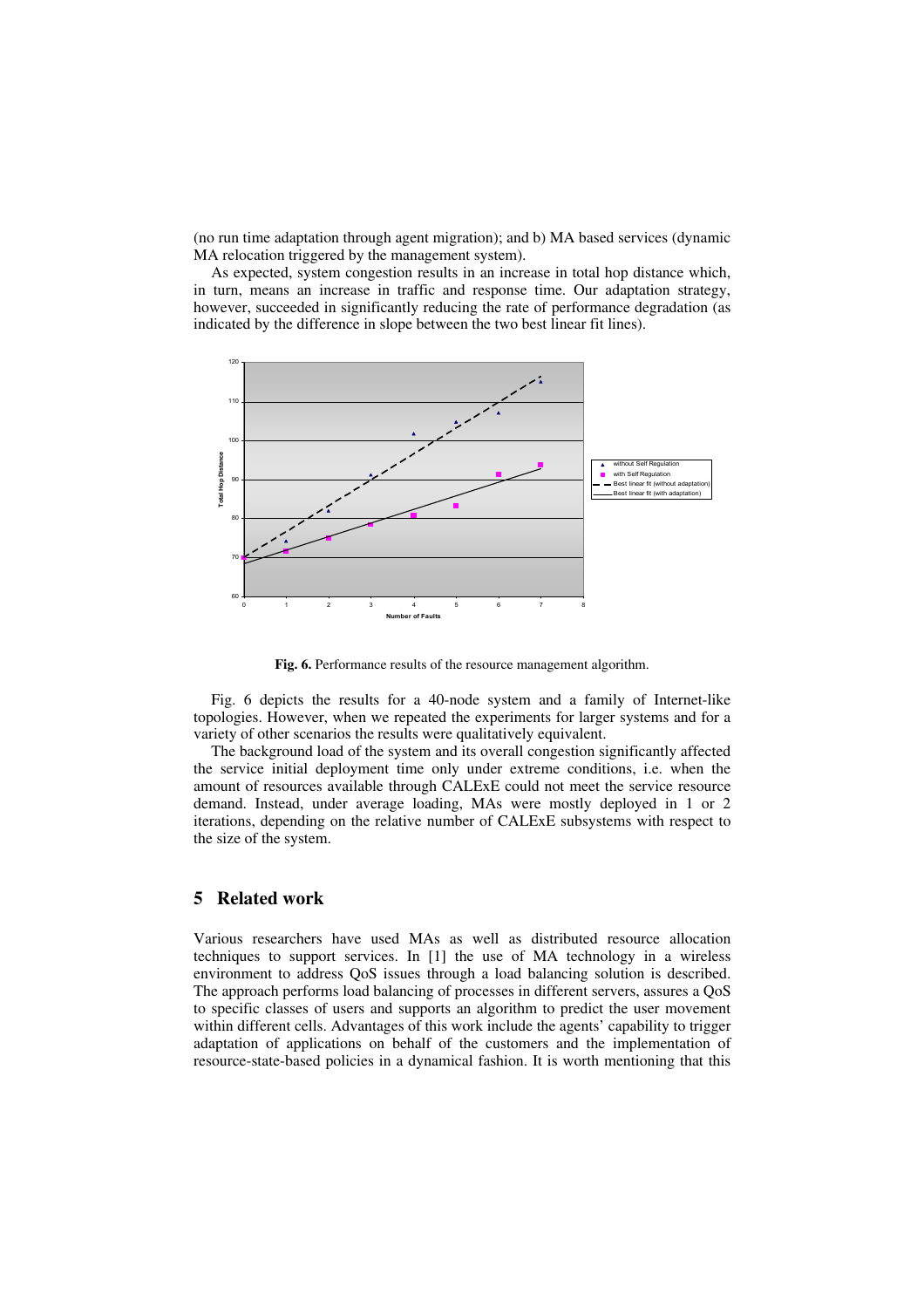solution works more at network level, while the work presented in this paper is at service level.

In [4], the authors present a policy-based software architecture that implements application QoS management. The approach is dynamic in that the application is started with an initial resource allocation that can be dynamically incremented by the manager if needed. One limit highlighted by the authors is that if there are several applications on the same host with QoS requirements, the corrective actions may not be feasible.

In [5], the authors provide a resource allocation technique using a multi-agent system called *Challenge*". Challenger consists of agents that individually manage local resources. These agents communicate with one another to share their resources for an efficient use of the system. Although generally useful for resource allocation in distributed systems, the focus of the work is not aimed at systems with tight real-time requirements.

Smart Reminder shows how the interoperation of different agents focused on single tasks can realize complex applications [6]. This system is composed of a set of personal agents that support their user in all situations where people come together spontaneously, e.g. an encounter on a corridor. So the system tries to establish a framework where different autonomous agents can easily work together to deliver aggregated benefits to their users. The authors claim that these systems must be as autonomous as possible so that the time and effort saved is not countered by excessive co-ordination overheads.

The Odyssey architecture consists of a set of extensions to operating systems to support mobile, adaptive information access applications [7] [8]. Its central idea is that the system monitors resource availability, notifies applications of the relevant changes and enforces resource control. This approach extends the system-level functionality working therefore mostly at operating system level.

Paper [9] presents a middleware architecture called Agilos, which is used for QoS adaptation, achieved at two levels through the components adaptor and configurator. The adaptor works at system level and is in charge of specific type of resources, e.g. CPU or network bandwidth. In this way a fair and stable distribution of the available resources among concurrent applications is ensured. The configurator instead works at application-level and serves one application at time. After getting applications information it maps adaptation decisions made by the adaptor to application-specific parameter-tuning or reconfiguration choices within the application.

The TLAM (Two Level Actor Machine) is a two level model, which uses base actors and meta actors [10]. Base actors carry out application level tasks while meta actors are part of the runtime system, which provides a set of core services for distributed systems. These are, for example, communication, resource management, remote creation, migration, load balancing, scheduling, synchronization, and replication. Meta actors can access and change information within a base actor.

RAJA is an agent infrastructure for resource-adaptive systems that addresses resource-adaptivity by promoting agent interoperability [11]. Adaptation decisions can be negotiated between the agents or made corporately at runtime. It is a multilevel reflective architecture, which separates non-functional resource management from application functionality. The distinction between basis agents and their controllers allows structured programming and eases the transformation of resourceunaware legacy systems into resource-adaptive systems. The separation between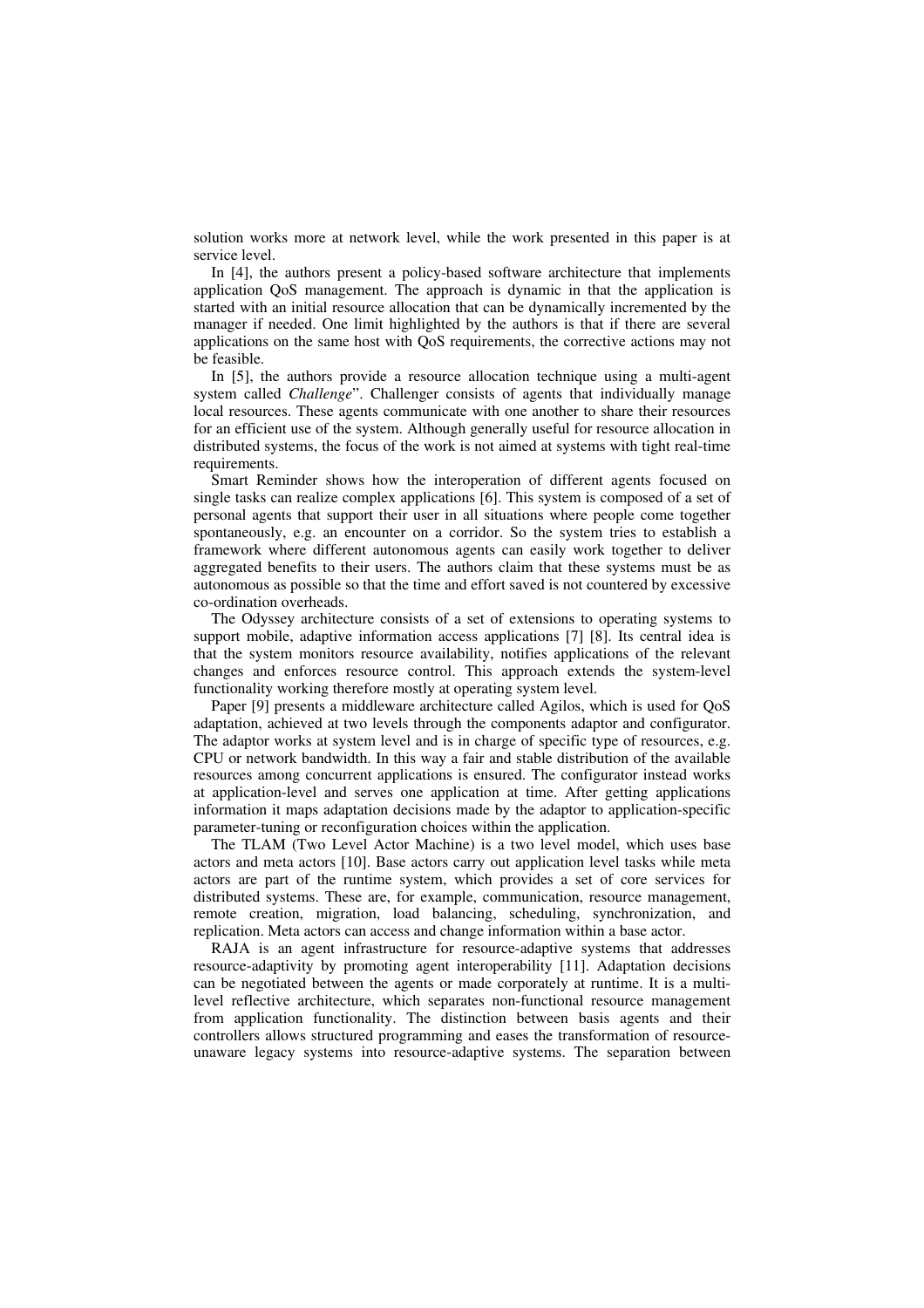controllers and meta agents isolates application- from system-level resource management and advocates autonomy of agents.

Finally, Grid gives the possibility of using networks of computers as a single, unified computing resource [12]. It is possible to cluster or couple a wide variety of resources including supercomputers, storage systems, data sources, and special classes of devices distributed geographically and use them as a single unified resource, thus forming what is known as a "computational grid". Within Grid resource managers or applications must tailor their behavior dynamically so as to extract the maximum performance from the available resources and services. The grid resource management systems must dynamically trade for the best resources based on a metric of the price and performance available and schedule computations on these resources such that they meet user requirements.

The abovementioned work attempts to address the requirements of future 3G services. Some work does not use the mobile agent technology, which makes it different from our approach. When the agent paradigm is used their approach relies either on agent autonomy or on multi-agency. The CALExE middleware can be seen as combining autonomy with more conventional distributed management.

### **6 Conclusion and future work**

The latest technological advances in the area of fixed, mobile and cellular communication are opening the avenue of advanced services that were unimaginable just a few years ago. In this paper we have looked at some of the issues related to effective service control. We have taken the perspective of the MA technology as a key enabler of mobile service realization and control, focusing on important agent location control aspects.

Our work started from the assumption that in an increasingly mobile environment, services are mobile and so should be the control and management system. We started by developing an MA-based distributed, adaptable monitoring system, as reported in [2]. We then moved onto designing and prototyping some reference advanced services in the context of the M-VCE project [13], leading to a more abstract model that would be suitable for evaluation purposes. Mobile services are naturally implemented as a combination of static and mobile components. Hence, MAs are one of the best candidates for service realization. Having come to this conclusion, we are then open to interesting ways of controlling and configuring services in such a way as to make use of distributed resources that should always be conserved for scalability purposes.

This paper represents an important first step of our investigation of a hybrid, service management approach. We are looking at how to combine agent mobility and autonomy with a more conventional approach in which it is the management system that triggers management actions. Mobility, autonomy and system-initiated management are not always compatible and may lead to instability or integrity problems. Some of these problems have already arisen during our experimentation work and will surely require further attention. However, our initial results of the proposed resource management algorithm indicate that MA-based service management is certainly an interesting research avenue.